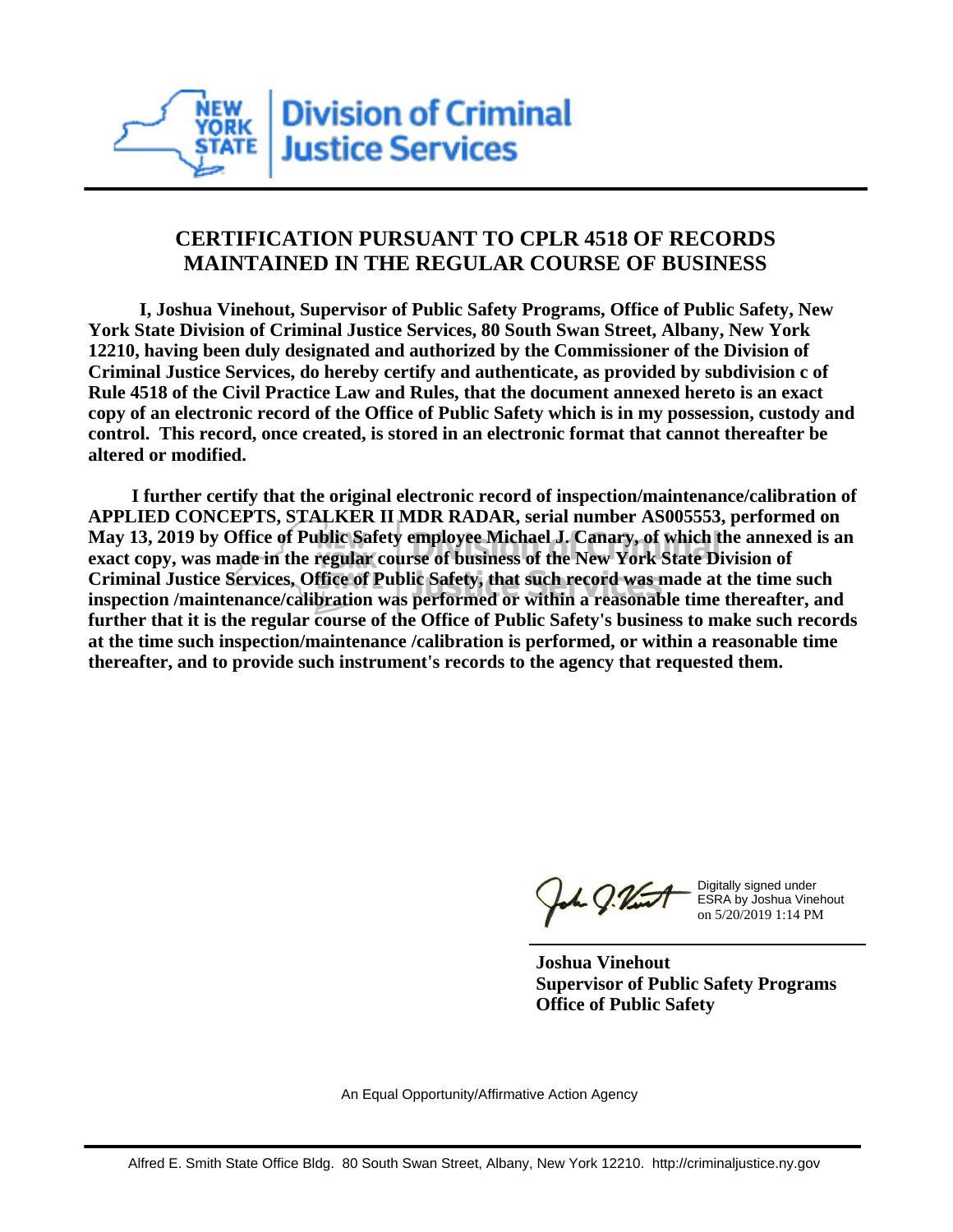## **RADAR RECORD OF INSPECTION / MAINTENANCE / CALIBRATION**

## **Name of Submitting Agency: Stony Point Town Police Department Manufacturer: APPLIED CONCEPTS Model: STALKER II MDR Date: May 13, 2019** Serial Number: AS005553

 **I hereby certify that APPLIED CONCEPTS RADAR, model STALKER II MDR, serial number AS005553/ / N/A / / N/A, has been calibrated using standards whose accuracies are established by the National Bureau of Standards, or have been derived by the ratio type of self calibration techniques. Calibration has been effected by controlled tests performed on the date indicated above.**

| <b>Test No</b> | <b>Internal Standard</b>                   | <b>Test Result</b> |
|----------------|--------------------------------------------|--------------------|
|                | <b>PAS MPH</b>                             | <b>PAS MPH</b>     |
| <b>Test No</b> | <b>Certification Standard (Stationary)</b> | <b>Test Result</b> |
|                | 40 MPH                                     | <b>40 MPH</b>      |
|                | 25 MPH<br>YORK                             | <b>25 MPH</b>      |
| <b>Test No</b> | <b>Certification Standard (Moving)</b>     | <b>Test Result</b> |
|                | <b>40 MPH</b>                              | <b>15 MPH</b>      |
|                | <b>25 MPH</b>                              |                    |

**Turning Fork Certification / Date of Certification: May 13, 2019**

| <b>Serial Number</b> | Frequency | <b>Test Result</b> |
|----------------------|-----------|--------------------|
| FB240683             | 4167 HZ   | 40 MPH             |

**The above stated tuning fork has been tested and found to oscillate at 4167 Hertz. It will cause a calibration signal of 40 MPH when used with a Doppler traffic radar operating at 34,700 Mhz.**

| <b>Serial Number</b> | Frequency | <b>Test Result</b> |
|----------------------|-----------|--------------------|
| FA139866             | 2616 HZ   | 25 MPH             |

**The above stated tuning fork has been tested and found to oscillate at 2616 Hertz. It will cause a calibration signal of 25 MPH when used with a Doppler traffic radar operating at 34,700 Mhz.**

 **I further certify that the entries made in these records were made at the time that the inspection /maintenance/calibration of the above identified RADAR was performed, or within a reasonable time thereafter.**

 *page 1 of 2* 

Digitally signed under ESRA by Michael J. Canary on 5/13/2019 12:44 PM

**Michael J. Canary Highway Safety Equipment Technician Office of Public Safety**

**\_\_\_\_\_\_\_\_\_\_\_\_\_\_\_\_\_\_\_\_\_\_\_\_\_\_\_\_\_\_\_\_\_\_\_\_\_**